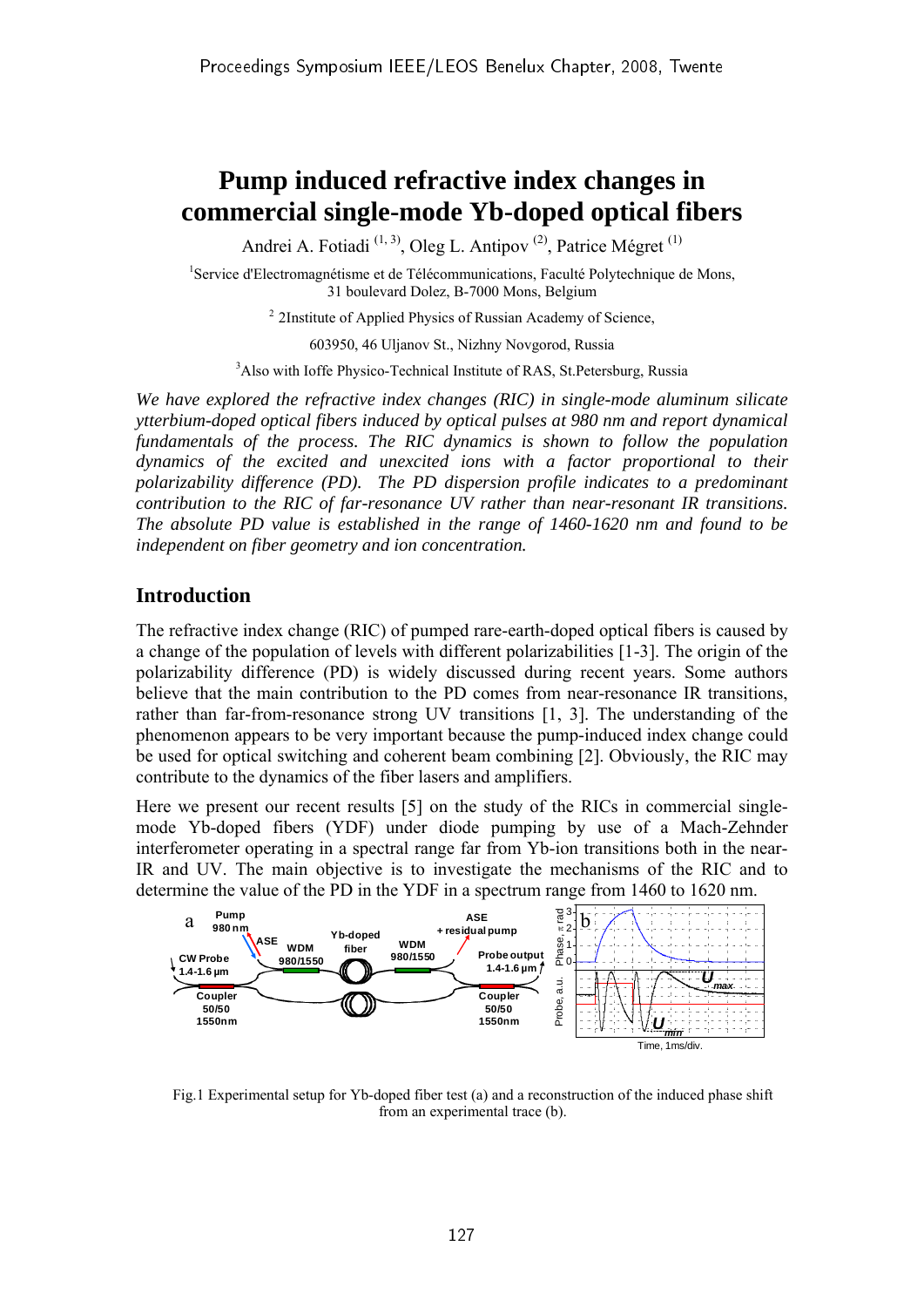Pump induced refractive index changes in commercial single-mode Yb-doped optical . . .

#### **Experimental setup**

The experimental setup is shown in Fig.1(a). The all-fiber spliced Mach-Zehnder interferometer comprises the tested Yb-doped fiber in one of the arms. The CW-radiation emitted by a diode laser "Tunics" with a coherence length of about 10 m is used as a testing signal. The signal was detected at the interferometer output by a fast photodiode. The test signal wavelength  $\lambda_r$  could be continuously tuned from 1460 to 1620 nm. The tested fiber was pumped by a standard pump laser diode operating pulses at  $\lambda_p \approx 980$  *nm* with the pulse amplitude up to  $\sim$ 150 mW.

The RIC is evaluated as a response on the fiber excitation by a rectangular pulse  $(10 \mu s -$ 10ms). A typical oscilloscope trace recorded in the experiment is shown in Fig.1(b). The induced phase shift  $\delta\varphi(t)$  is recalculated from the oscilloscope trace  $U(t)$  as

$$
\delta\varphi(t) = \varphi(t) - \varphi(0), \quad \text{where} \quad \varphi(t) = (-1)^k \arcsin\left(\frac{2U(t) - U_{\text{max}} - U_{\text{min}}}{U_{\text{max}} - U_{\text{min}}}\right) + \pi k \quad \text{and}
$$

 $k = 0, 1, 2...$  is fitting for continuity of  $\delta \varphi(t)$ , see the Fig.1(b). Several aluminum silicate Yb-doped fiber samples manufactured by CorActive Inc. (Canada) of a different length, mode field diameter and  $Yb^{3+}$ -ion concentration have been examined.



Fig. 2. Phase shifts at 1550 nm induced in by pulses of different  $(0.02 - 2.5 \text{ ms})$  pulse duration (a) and of different (2 - 145 mW) pulse amplitude (b). Inserts show the same phase shifts normalized to their maximal levels (only decaying parts are presented)

### **Results and discussion**

A strong phase shift (up to several  $\pi$ ) indicating to the RIC in the Yb-doped fiber has been observed under diode pumping. Fig. 2 presents the phase shift as dependences on the pulse duration (a) and pulse amplitude (b). The RIC possesses strong saturation effect attributed to the saturation of the pump absorption and generation of the amplified spontaneous emission (ASE). For all the fiber samples the decay time of the RIC was found to correspond to the lifetime of the excited Yb-ions in the used glasses  $\tau_{\text{m}} \sim 800 \text{ }\mu\text{s}$ 

independent on the pump pulse duration and amplitude. Such relaxation behavior indicates to the electronic mechanism of RIC associated with population redistribution between the Yb-ion levels. In simplified two-level approximation, the electronic RIC δn caused by the excited state population  $({}^2F^{7/2})$  change  $\delta N_2$  can be expressed as [4]:

$$
\delta n = \frac{2\pi F_L^2}{n_0} P D \delta N_2 \tag{1}
$$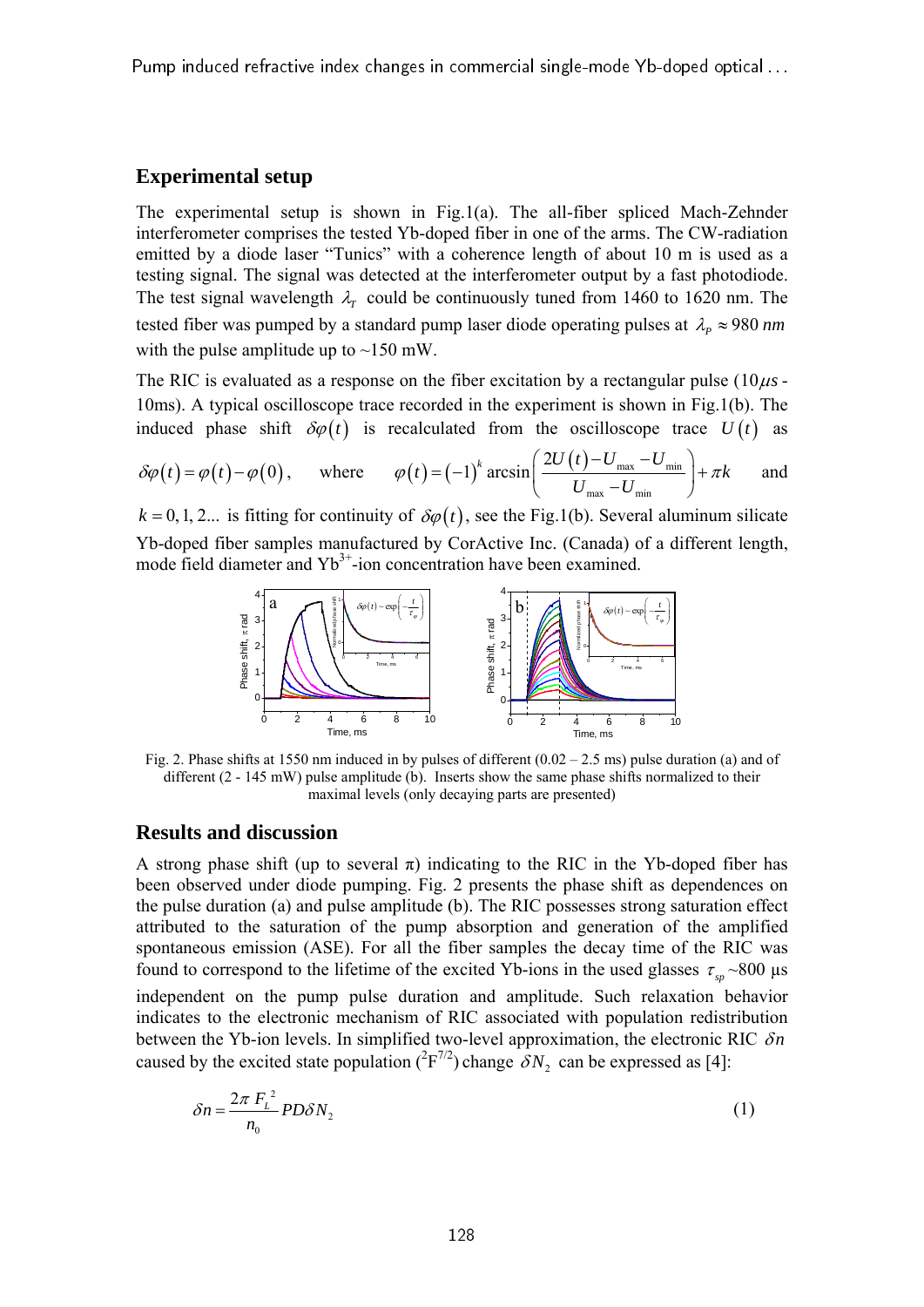where  $n_0$  is the unperturbed refractive index;  $F_L = (n_0^2 + 2)/3$  is the Lorentz factor;  $PD = p_2 - p_1$ ,  $p_1$  and  $p_2$  are the polarizabilities of Yb<sup>3+</sup> ions in the ground (<sup>2</sup>F<sup>7/2</sup>) and excited state  $({}^{2}F^{5/2})$ , respectively.

The corresponding phase shift detected in the probe wave at  $\lambda_r$  in the fiber length *L* can be evaluated from Eq. (1) by integration with  $\rho_T(r)$  as a weight function:

$$
\delta \varphi = \frac{4\pi^2}{\lambda_r} \int_0^L \int_0^{\infty} \delta n(z, r) \rho_r(r) r dr dz \approx \frac{\overline{\eta} \rho_r(0)}{\lambda_r} \left[ 4\pi^2 \frac{F_L^2}{n_0} PD \right] \delta N_2^{\Sigma}
$$
 (2)

where  $\delta N_2^{\Sigma} = 2 \pi \int N_2(z, r)$ 0 0 *L*  $\delta N_2^2 = 2\pi \mid N_2(z,r)$ rdrdz  $N_2^{\Sigma} = 2\pi \int_{0}^{\frac{L}{2}} N_2(z, r) r dr dz$  is the pump-induced change in the number of the excited Yb<sup>3+</sup> ions in the whole fiber volume,  $\rho_T(r)$  is the normalized power radial distribution of the probe light. Parameter  $\bar{\eta}\rho_{\tau}(0)$  approximates the efficiency of the probe mode interaction with the population changes  $\delta N_2(r)$  induced in the fiber core. Note that the factor  $\rho_r(0)/\lambda_r$  includes the major part of the dependence on  $\lambda_r$ , while the correction factor  $\bar{\eta}$  accounts for a distributed character of the population changes  $\delta N_2(r)$  within the doped area core. If all changes are considered to occur near the fiber axis  $\bar{\eta} \rightarrow 1$  and for uniform Yb-ion distribution on the fiber core  $\bar{\eta} \approx 0.7$ . Importantly, the factor  $\overline{\eta}\rho_r(0) \sim \overline{a}^{-2}$ , where  $\overline{a}$  is a core radius accounted in step-index fiber model.

Equation (2) predicts that the phase shift is proportional to the pump-induced change in the whole number of the excited ions. Therefore, the dynamics of both of them is governed by the same rate equation:

$$
\frac{d\delta\varphi}{dt} = K \left( P_{\text{pin}} - P_{\text{out}} - \frac{\lambda_s}{\lambda_p} P_{\text{ASE}} \right) - \frac{\delta\varphi}{\tau_{\text{sp}}} \tag{3}
$$

where  $K = \frac{\overline{\eta} \rho_T(0) \lambda_P}{\lambda_L} \left[ 2 \pi F_L^2 \right]$ *T*  $K = \frac{TPT(S)P}{2\pi F_L^2PD}$ *hc*  $=\frac{\overline{\eta}\rho_{T}(0)\lambda_{P}}{\lambda_{P}hc} \left[2\pi F_{L}^{2}PD\right], h$  is the Plank constant,  $v_{P}$ ,  $v_{ASE}$  are the average

frequencies of the pump and the amplified spontaneous emission (ASE),  $P_{in}$ ,  $P_{out}$  are the input and output (residual) powers at  $v_p$ , and  $P_{\text{ASE}}$  is the emitted power at  $v_{\text{ASE}}$ .

In case of total pump absorption and low spontaneous emission, Eqs. (2,3) reduce to the following simple expression that is in good agreement with the experimental data (Fig.2):

$$
\delta \varphi(t) = K \tau_{sp} \left[ 1 - \exp\left(-\frac{t}{\tau_{sp}}\right) \right] P_{in} \tag{4}
$$

To determinate the PD dispersion the linear phase shifts  $\delta\varphi$  induced by 200 $\mu$ s pump pulses with varied amplitudes  $\delta P_{\text{pin}}$  have been recorded at different test wavelengths  $\lambda_r$  (Fig.3(a)). The reconstructed PD values are shown in Fig.3(b) for the